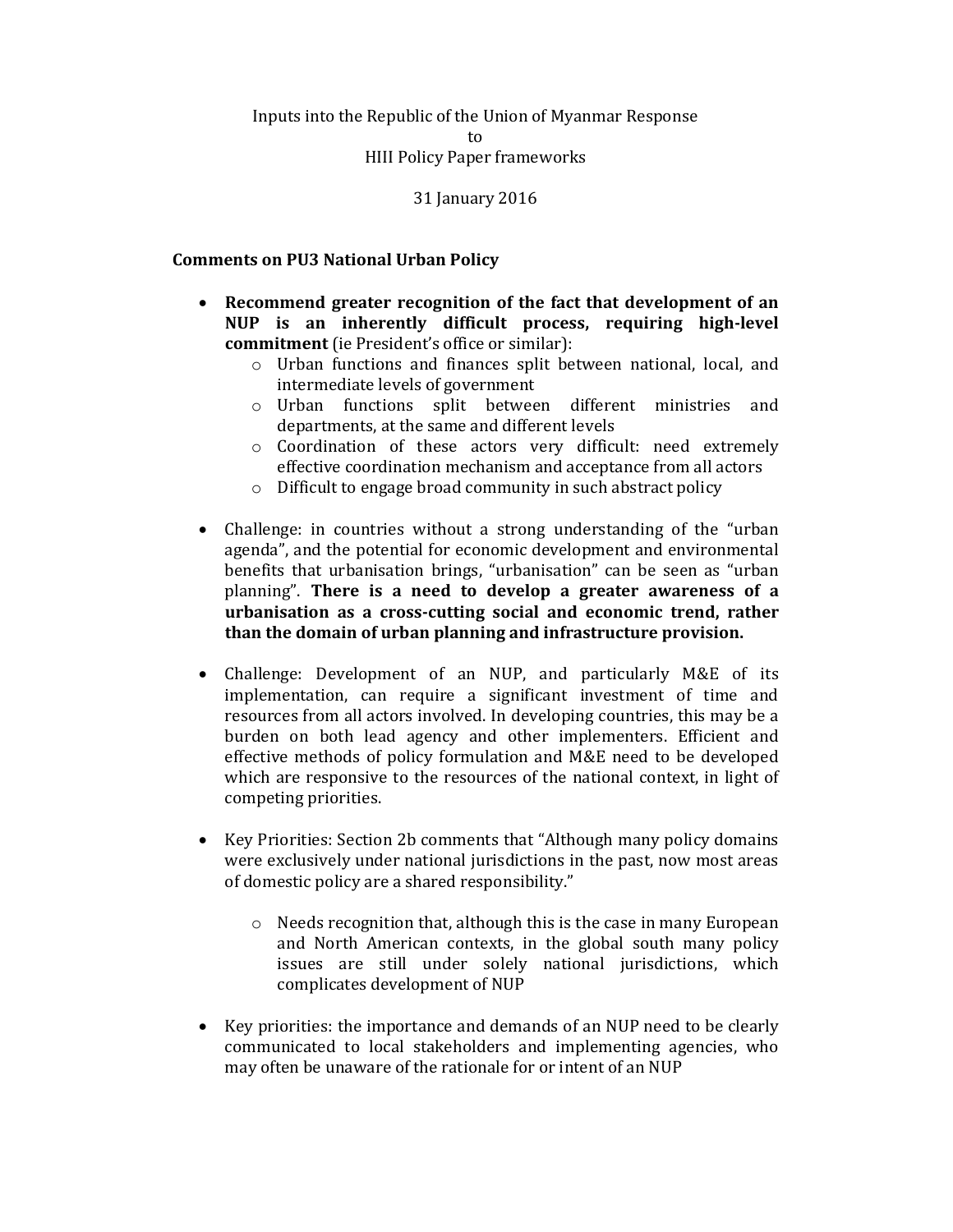- List of key priorities: suggest addition: An NUP can help to define or clarify the system of urban governance include roles, responsibilities, objectives, and coordination, where this is not specified in a constitution or other legislation
- List of key priorities: suggest strengthening point 8 (supporting cities actions for environmental sustainability): An NUP can set out handful of overarching principles for urban development – ie, cities should develop to ensure social, economic, and environmental sustainability; cities should be equitable; cities should develop in a way that encourages local economic development, public transport usage etc

## Comments on PU5 Governance

 Strengthening municipal governance, including multi-layered and multistakeholder governance, will require increased coordination and different government bodies working together. To best capture the opportunities provided by urbanisation, there will be a need to break down silos between different technical and sectoral bodies and develop an awareness of holistic and strategic urban development. In many cases this will require strong and informed political leadership.

#### Comments on PU9 Urban Services

- Urban service provision is increasingly being decentralised. Framework should emphasise the need to also decentralise either revenue, or revenue-raising powers.
- Emphasise the importance of government collecting infrastructure charges/levies on new infrastructure provision, particularly in greenfield developments
- Very little explicit discussion of pro-poor basic infrastructure provision: including slum upgrading
- Importance of cross-subsidisation of basic infrastructure, on equality and social justice grounds (link to PU1 – Right to the City)
- Importance of advance planning in ensuring provision of basic infrastructure across all sections of society
- Discussion of innovative solutions for countries facing rapid urbanisation with weak finances or institutional capacity: provision of different levels of service or trunk-only infrastructure, central distribution point etc. And associated: need to develop infrastructure in a way that it can be upgraded later in line with resource availability.
- Importance of providing disaster-resilient infrastructure and basic services (mainstreaming DRR concerns)